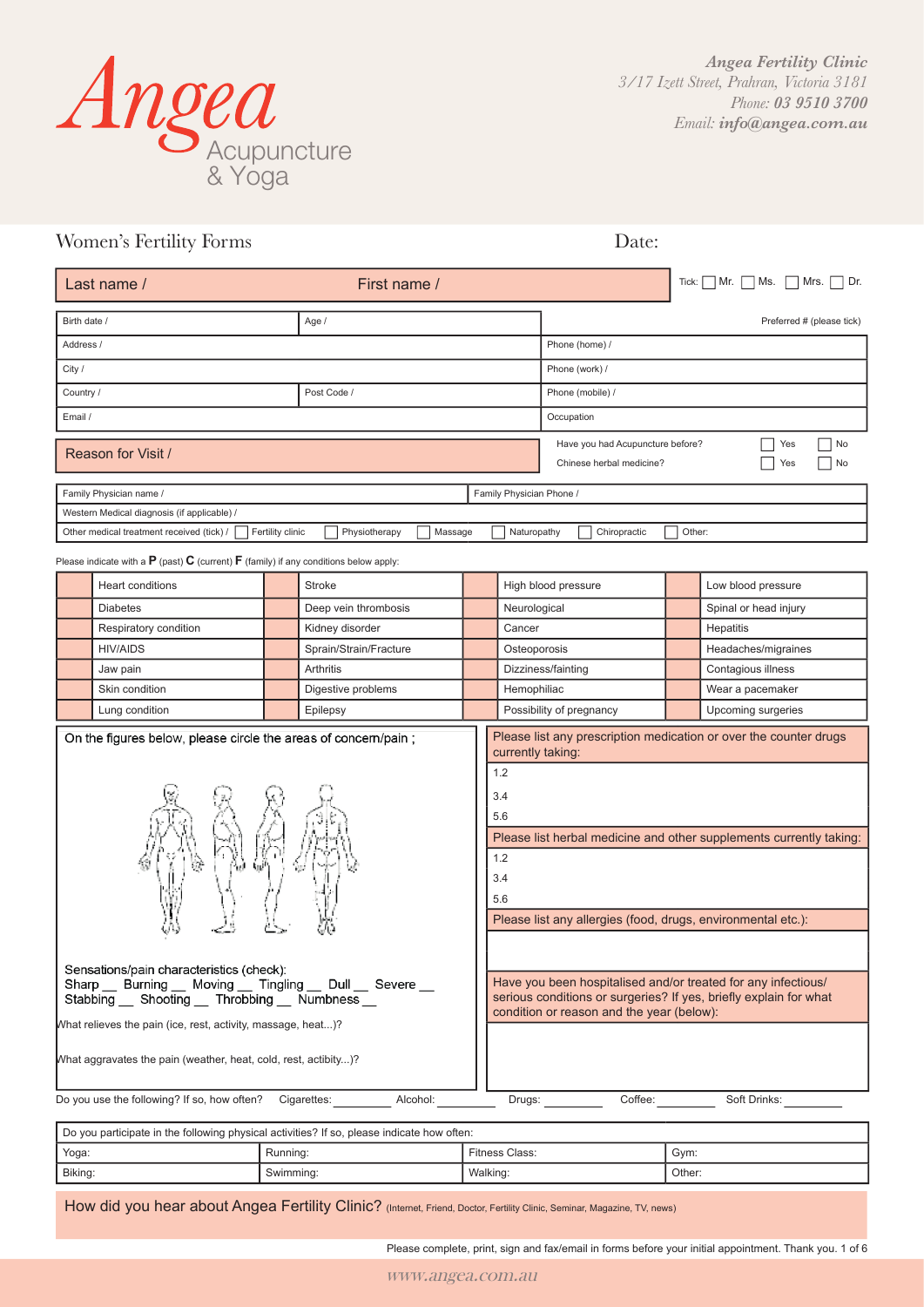| For each symptom below that you currently have, rate its severity from 1 5 (5 being worst). Leave blank if N / A.                                                        |                                                                                                                                                                                                                                                                                                                                                                                                                                                                                |                                                                                                                                                                                                       |                                                                                                                                                                                                                                                                                                                                     |  |    |                                                                                                                                                                                                                                                                                                                                                                                                                                             |
|--------------------------------------------------------------------------------------------------------------------------------------------------------------------------|--------------------------------------------------------------------------------------------------------------------------------------------------------------------------------------------------------------------------------------------------------------------------------------------------------------------------------------------------------------------------------------------------------------------------------------------------------------------------------|-------------------------------------------------------------------------------------------------------------------------------------------------------------------------------------------------------|-------------------------------------------------------------------------------------------------------------------------------------------------------------------------------------------------------------------------------------------------------------------------------------------------------------------------------------|--|----|---------------------------------------------------------------------------------------------------------------------------------------------------------------------------------------------------------------------------------------------------------------------------------------------------------------------------------------------------------------------------------------------------------------------------------------------|
| Gan                                                                                                                                                                      |                                                                                                                                                                                                                                                                                                                                                                                                                                                                                | Shen                                                                                                                                                                                                  |                                                                                                                                                                                                                                                                                                                                     |  | Pi |                                                                                                                                                                                                                                                                                                                                                                                                                                             |
|                                                                                                                                                                          | Irritability / frustration / impatient<br>Depression<br><b>Stress</b><br><b>Emotional eating</b><br>Unfulfilled desires<br>Visual problems / floaters<br>Blurred vision / poor night vision<br>Red / Dry / Itchy eyes<br>Headaches / Migraines<br><b>Dizziness</b><br>Feeling of lump in throat<br>Muscle twitching / spasm<br>Neck / shoulder tension<br><b>Brittle nails</b><br>Sighing<br>Sensation or pain under rib cage<br><b>PMS</b><br>Genital itching / pain / rashes |                                                                                                                                                                                                       | Frequent urination<br><b>Bladder infection</b><br>Lack of Bladder control<br>Wake to urinate<br>Feel cold easily<br>Cold hands / feet<br>Night sweats / hot flushing<br>Low sex drive<br>High sex drive<br>Loss of head hair<br>Hearing problems<br>Crave salty food<br>Fear<br>Poor long term memory<br>Ankle swelling<br>Tinnitus |  |    | Heaviness in the head / body<br>Fatigue / after eating<br>Difficult getting up in morning<br>Water retention<br>Muscular tired / weak<br><b>Bruise easily</b><br>Unusual bleeding (stool, nose, etc)<br><b>Bad breath</b><br>Poor appetite<br>Increased appetite<br>Crave sweets<br>Poor digestion<br>Nausea / vomiting<br>Bloating / gas<br>Hemorrhoids<br>Constipation<br>Loose stool<br>Alternate constipation / loose<br>Abdominal pain |
| Xin                                                                                                                                                                      | Palpitations<br>Chest pain / tightness<br>Insomnia / Sleep problems<br>Restless / easily agitated<br>Vivid dreams<br>Lack of joy in life<br>Forgetful<br>Aversion to heat<br>Bitter taste in mouth<br>Tongue / mouth ulcers / cankers                                                                                                                                                                                                                                          | Fei                                                                                                                                                                                                   | Dry cough<br>Cough with Phlegm<br>Nasal discharge / drip<br>Sinus infection / congestion<br>Itchy / painful throat<br>Dry mouth / throat / nose<br>Skin rashes / hives<br>Snoring<br>Grief / sadness<br>Shortness of breath<br>Allergies / asthma<br>Weak immune system<br>Alternate fever / chills                                 |  |    | Intestinal pain / cramping<br>Heartburn<br>Pensive / over-thinking<br>Overweight<br>Foggy mind<br>Yeast infection<br>Aversion to cold<br>Cold nose<br><b>Increased Thirst</b><br>Prefer Warm / Cold drinks<br>Sweat easily                                                                                                                                                                                                                  |
|                                                                                                                                                                          | Besides fertility, list your main                                                                                                                                                                                                                                                                                                                                                                                                                                              | 1.                                                                                                                                                                                                    |                                                                                                                                                                                                                                                                                                                                     |  | 2. |                                                                                                                                                                                                                                                                                                                                                                                                                                             |
|                                                                                                                                                                          | health concerns in order of<br>importance to you:                                                                                                                                                                                                                                                                                                                                                                                                                              | 3.                                                                                                                                                                                                    |                                                                                                                                                                                                                                                                                                                                     |  | 4. |                                                                                                                                                                                                                                                                                                                                                                                                                                             |
|                                                                                                                                                                          | On a scale of 1-10, how would you rate your daily energy level $\vert$<br>(10 being best)?                                                                                                                                                                                                                                                                                                                                                                                     |                                                                                                                                                                                                       |                                                                                                                                                                                                                                                                                                                                     |  |    | How Many times in your life have you taken Antibiotics<br>(approx. #)? How many times have you taken oral steroids?                                                                                                                                                                                                                                                                                                                         |
| What is your occupation? Do you enjoy your work? How<br>many hours per week do you work? Is it stressful? What are<br>your duties?                                       |                                                                                                                                                                                                                                                                                                                                                                                                                                                                                | Please describe in general what you eat, and what do you<br>crave? (sweet, spicy, salty, organic, wheat, dairy, meat, veggies,<br>fruit, pasta, sandwiches, soups, etc.)                              |                                                                                                                                                                                                                                                                                                                                     |  |    |                                                                                                                                                                                                                                                                                                                                                                                                                                             |
| Are your bowel movements regular? How many times per<br>day/week? Are they formed, loose, constipated, or do they<br>alternate from loose to difficult to pass?          |                                                                                                                                                                                                                                                                                                                                                                                                                                                                                | Do you have trouble falling asleep? Are you a light sleeper?<br>How many hours per night? Do you have vivid dreams? If so,<br>what are they about? Wake and have difficulty falling back to<br>sleep? |                                                                                                                                                                                                                                                                                                                                     |  |    |                                                                                                                                                                                                                                                                                                                                                                                                                                             |
| Do you experience urinary frequency, urgency, burning,<br>dribbling, retention? What colour/shade of yellow is it?<br>Do you have a history of urinary tract infections? |                                                                                                                                                                                                                                                                                                                                                                                                                                                                                | If you were asked to describe yourself from an emotional<br>standpoint, what would you say (i.e. irritable, worrier, anxious,<br>sad, impatient, stressed, etc.)?                                     |                                                                                                                                                                                                                                                                                                                                     |  |    |                                                                                                                                                                                                                                                                                                                                                                                                                                             |
|                                                                                                                                                                          | How many glasses of water do you drink in a day?                                                                                                                                                                                                                                                                                                                                                                                                                               |                                                                                                                                                                                                       |                                                                                                                                                                                                                                                                                                                                     |  |    |                                                                                                                                                                                                                                                                                                                                                                                                                                             |

Please complete, print, sign and fax/email in forms before your initial appointment. Thank you. 2 of 6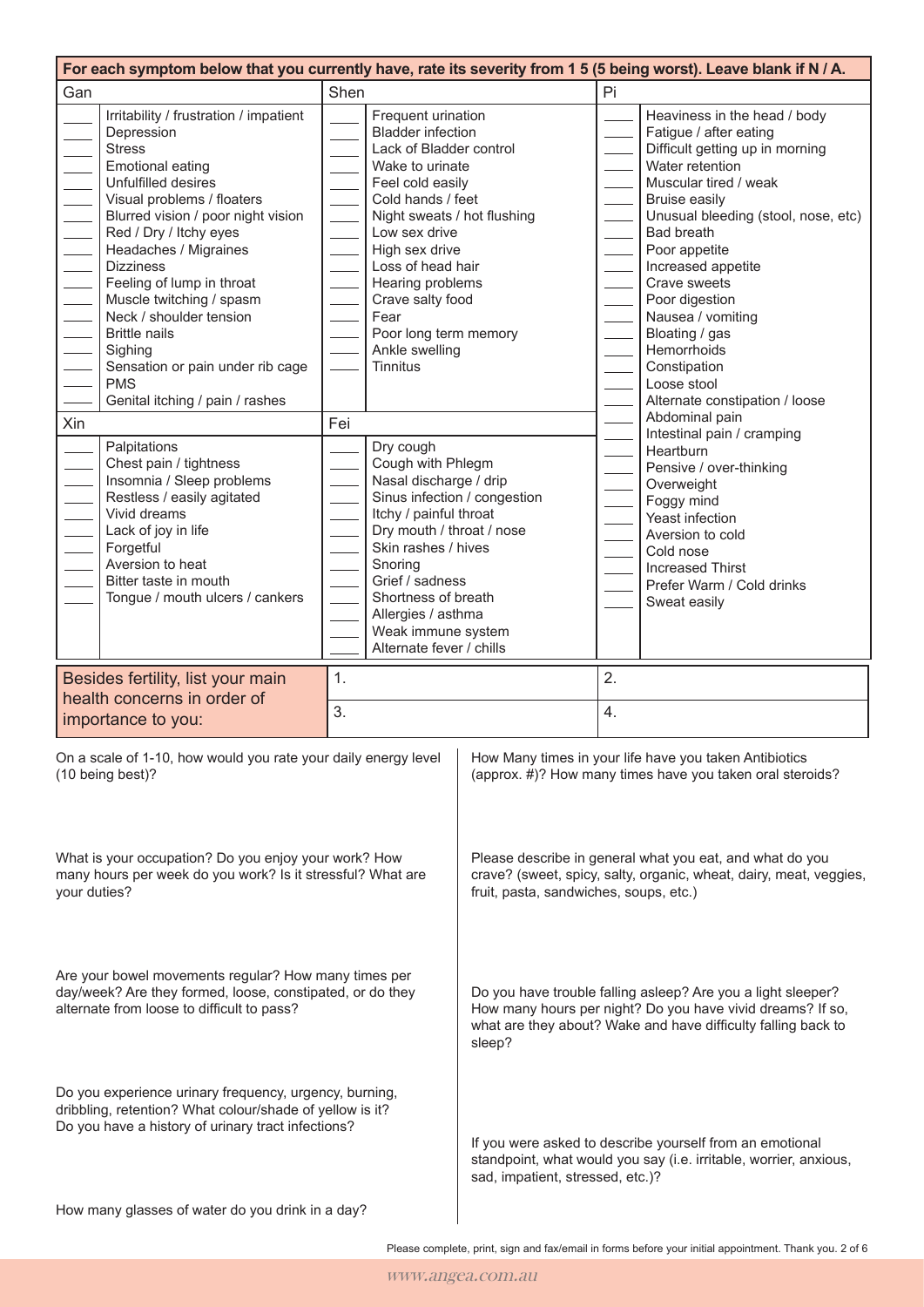Date last menses began /  $\Box$   $\Box$  Is your menstrual cycle: Regular  $\Box$  Irregular  $\Box$ 

| How old were you when you had your first menstruation?                                                                                                                                                                                                                                                                                                                      | How many days do you bleed in total /                                                                                                                                                                                                                                                                           |  |  |  |  |
|-----------------------------------------------------------------------------------------------------------------------------------------------------------------------------------------------------------------------------------------------------------------------------------------------------------------------------------------------------------------------------|-----------------------------------------------------------------------------------------------------------------------------------------------------------------------------------------------------------------------------------------------------------------------------------------------------------------|--|--|--|--|
|                                                                                                                                                                                                                                                                                                                                                                             | Menstrual cycle length (i.e. 26-30 days) /                                                                                                                                                                                                                                                                      |  |  |  |  |
| Describe your flow: Heavy $\Box$ Light $\Box$ Average $\Box$ Consistency of blood: Watery $\Box$ Thick $\Box$<br>Average $\square$<br>Does your blood contain clots? Yes $\Box$ No $\Box$ and At which point during the cycle? Start $\Box$ Mid $\Box$ End $\Box$<br>Describe the colour of your blood: (red, dark red, brown, purple, brownish red, bright red, pink, etc) |                                                                                                                                                                                                                                                                                                                 |  |  |  |  |
| Do you experience menstrual pain? Yes □ No□<br><b>Before menses</b>                                                                                                                                                                                                                                                                                                         | <b>During</b><br>(please specify which days) After                                                                                                                                                                                                                                                              |  |  |  |  |
| What relieves the pain?<br>Stabbing $\square$                                                                                                                                                                                                                                                                                                                               | Cramping $\Box$ Dull $\Box$ Heavy $\Box$ On/off $\Box$                                                                                                                                                                                                                                                          |  |  |  |  |
| Do you experience Pre-menstrual symptoms (PMS)? Please check all that apply.<br>Breast tenderness □ Cramps □ Acne □ Change in Bowel □ Bloating □ Headaches □ Nausea □<br>Fatigue   Night sweats   Sleep disturbances  <br>Please list any other pre-menstrual symptoms:                                                                                                     | Moodiness $\Box$                                                                                                                                                                                                                                                                                                |  |  |  |  |
| Do you ovulate on your own? Yes □ No □ What Day?                                                                                                                                                                                                                                                                                                                            | Do you chart your cycle? (tick) BBT   Ovulation sticks   Saliva                                                                                                                                                                                                                                                 |  |  |  |  |
| Do you experience pain around ovulation? Yes   No                                                                                                                                                                                                                                                                                                                           | Do your breasts get tender around ovulation? Yes □ No                                                                                                                                                                                                                                                           |  |  |  |  |
| Do you notice stretchy clear egg white slippery cervical mucous around ovulation? Yes $\Box$ No $\Box$                                                                                                                                                                                                                                                                      |                                                                                                                                                                                                                                                                                                                 |  |  |  |  |
| How many times have you given birth?<br>How many times have you been pregnant?<br>Ages of children<br>Sex of Children<br>Given names<br>Have you had any miscarriages? Yes a No<br>If yes, how many, at how many weeks pregnant, and in what year(s)?                                                                                                                       |                                                                                                                                                                                                                                                                                                                 |  |  |  |  |
| How many times have you had a D&C preformed?<br>How many abortions have you had?<br>In what year(s)?<br>Were there any problems that occurred during these pregnancies?                                                                                                                                                                                                     |                                                                                                                                                                                                                                                                                                                 |  |  |  |  |
| Have you ever been diagnosed with:<br>$No$    <br>Pelvic inflammatory disease?  Yes□<br>No<br>No<br>$No$    <br>$No \Box$<br>Prolapsed uterus?  Yes □<br>$No \Box$<br>Unique shape of uterus?  Yes $\Box$<br>No<br>No<br>PCOS (polycystic ovarian<br>No                                                                                                                     | Date of last pap smear:<br>(dd/mm/yyyy)<br>Have you ever had an abnormal pap smear? Yes   No<br>Have you ever had a cervical biopsy or operation? Yes   No<br>Do you get yeast infections regularly? Yes □ No□<br>Do you get bladder infections regularly? Yes $\Box$ No $\Box$<br>If answered yes, list STD's: |  |  |  |  |
| Do you experience vaginal discharge? Yes $\Box$<br>No<br>If yes, what colour?<br>White $\Box$ Yellow $\Box$<br>$\mathsf{Red}\square$<br>Green $\Box$<br>Pinkish $\Box$<br>If yes, what consistency?<br>Watery / thin $\Box$<br>Thick $\Box$<br>Sticky $\Box$<br>If yes, does it have foul odour? Yes $\Box$<br>No <sub>1</sub>                                              | Have you taken oral contraceptives? Yes $\Box$<br>$No \BoxIf yes, for how long?When did you stop?Have you ever had an IUD? YesNo    Have you ever taken Depo-Provera? Yes [No$                                                                                                                                  |  |  |  |  |

Please complete, print, sign and fax/email in forms before your initial appointment. Thank you. 3 of 6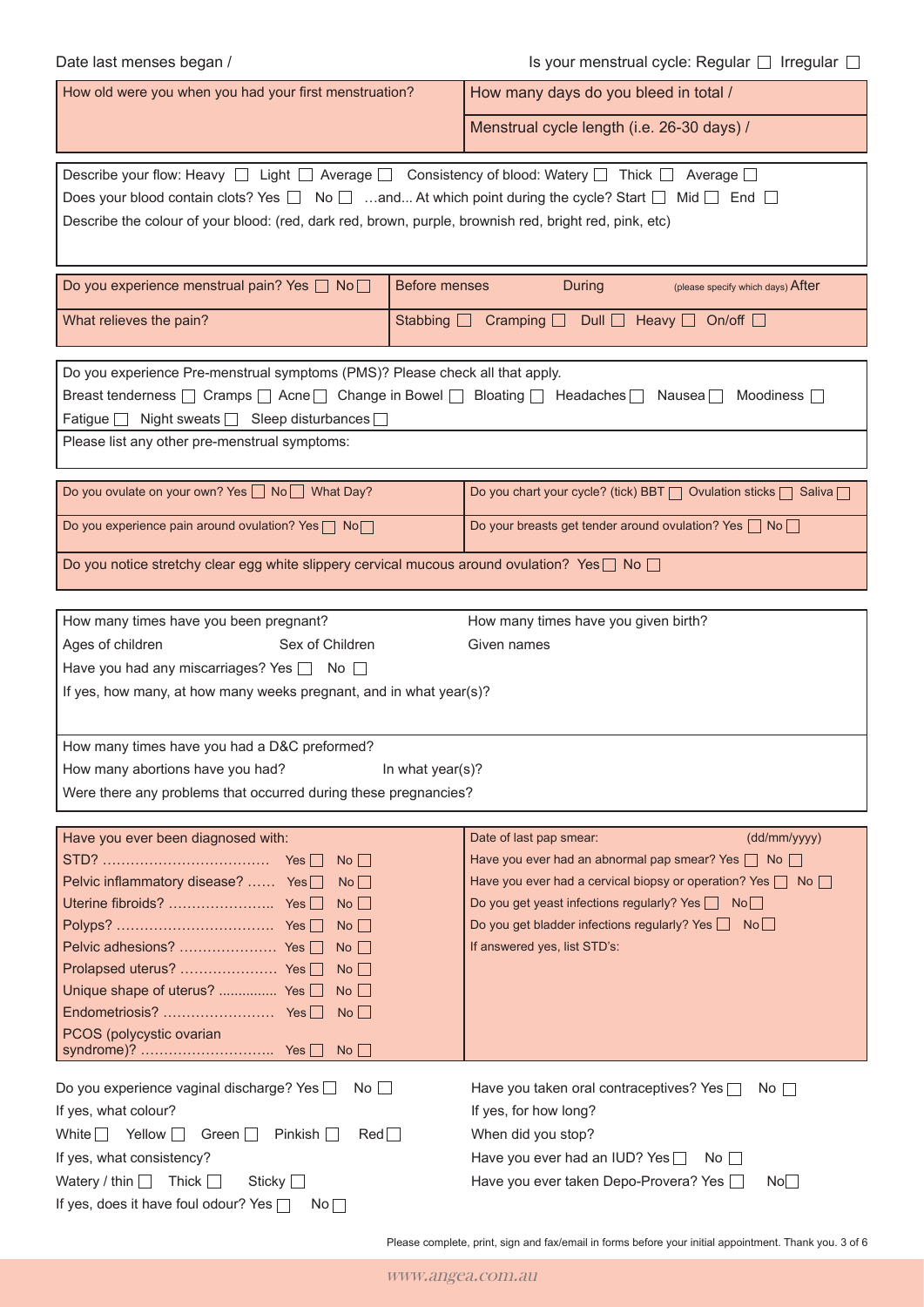| Do you have a single partner with whom you have been trying to conceive? Yes $\Box$<br>No II                    |
|-----------------------------------------------------------------------------------------------------------------|
| How long have you been married or living together? What is your partner's name?                                 |
| How long have you been trying to conceive? Are they supportive of your wishes to conceive? Yes $\Box$ No $\Box$ |

Have either you or your partner had a western medical diagnosis relating to fertility? Yes  $\Box$  No  $\Box$ 

What was the diagnosis?

Who made the diagnosis?

| Have you had any hormone lab tests performed? (i.e. day 3 / 21) |               |             |              |  |  |
|-----------------------------------------------------------------|---------------|-------------|--------------|--|--|
| FSH                                                             | Normal        | $\Box$ High | Low          |  |  |
| Estrogen, E2                                                    | $\Box$ Normal | $\Box$ High | $\sqcap$ Low |  |  |
| Progesterone                                                    | ∃ Normal      | $\Box$ High | Low          |  |  |
| Prolactin                                                       | l Normal      | $\Box$ High | $\Box$ Low   |  |  |
| Thyroid                                                         | Normal        | $\Box$ High | Low          |  |  |
| Testosterone                                                    | $\Box$ Normal | $\Box$ High | Low          |  |  |
| Other:                                                          |               |             |              |  |  |
|                                                                 |               |             |              |  |  |
|                                                                 |               |             |              |  |  |

| Have you taken medication to help you ovulate?        |
|-------------------------------------------------------|
| No II<br>Yes                                          |
| If yes, what kind?                                    |
| For how many cycles?                                  |
| Have you had your uterine/fallopian tubes evaluated   |
| medically (HSG)? Yes $\Box$ No $\Box$                 |
| What were the results?                                |
|                                                       |
| Have you had any tubal operations? Yes $\Box$<br>Noll |

Have you ever undergone assisted reproductive fertility treatments? (IUI, IVF, ICSI, superovulation, etc) Yes  $\Box$  No $\Box$ 

| Month / Year | Type of treatment | Clinic | Results |
|--------------|-------------------|--------|---------|
|              |                   |        |         |
|              |                   |        |         |
|              |                   |        |         |
|              |                   |        |         |
|              |                   |        |         |

| How did you respond to the fertility treatments? Poor $\Box$ Good / average $\Box$        |                   |             |                                         |
|-------------------------------------------------------------------------------------------|-------------------|-------------|-----------------------------------------|
| Are you using donor sperm? Yes $\Box$ No $\Box$ If Yes, why? (tick) female partner $\Box$ |                   |             | male partner has semen issues $\square$ |
| How is you sexual desire (mental interest) ? Low $\Box$ Normal $\Box$ High $\Box$         |                   |             |                                         |
| How is your sexual arousal (physically / orgasm) ? Low $\Box$ Normal $\Box$               |                   | High $\Box$ |                                         |
| Do you use vaginal lubricants? Yes $\Box$ No $\Box$                                       |                   |             |                                         |
| Have you been exposed or received chemotherapy or radiation? Yes $\Box$ No $\Box$         |                   |             |                                         |
| Do you have excessive facial / body hair? Yes $\Box$ No $\Box$                            |                   |             |                                         |
| Do you have excessive oily skin? Yes $\Box$ No $\Box$                                     |                   |             |                                         |
| What is your weight?                                                                      | How tall are you? |             |                                         |

Please complete, print, sign and fax/email in forms before your initial appointment. Thank you. 4 of 6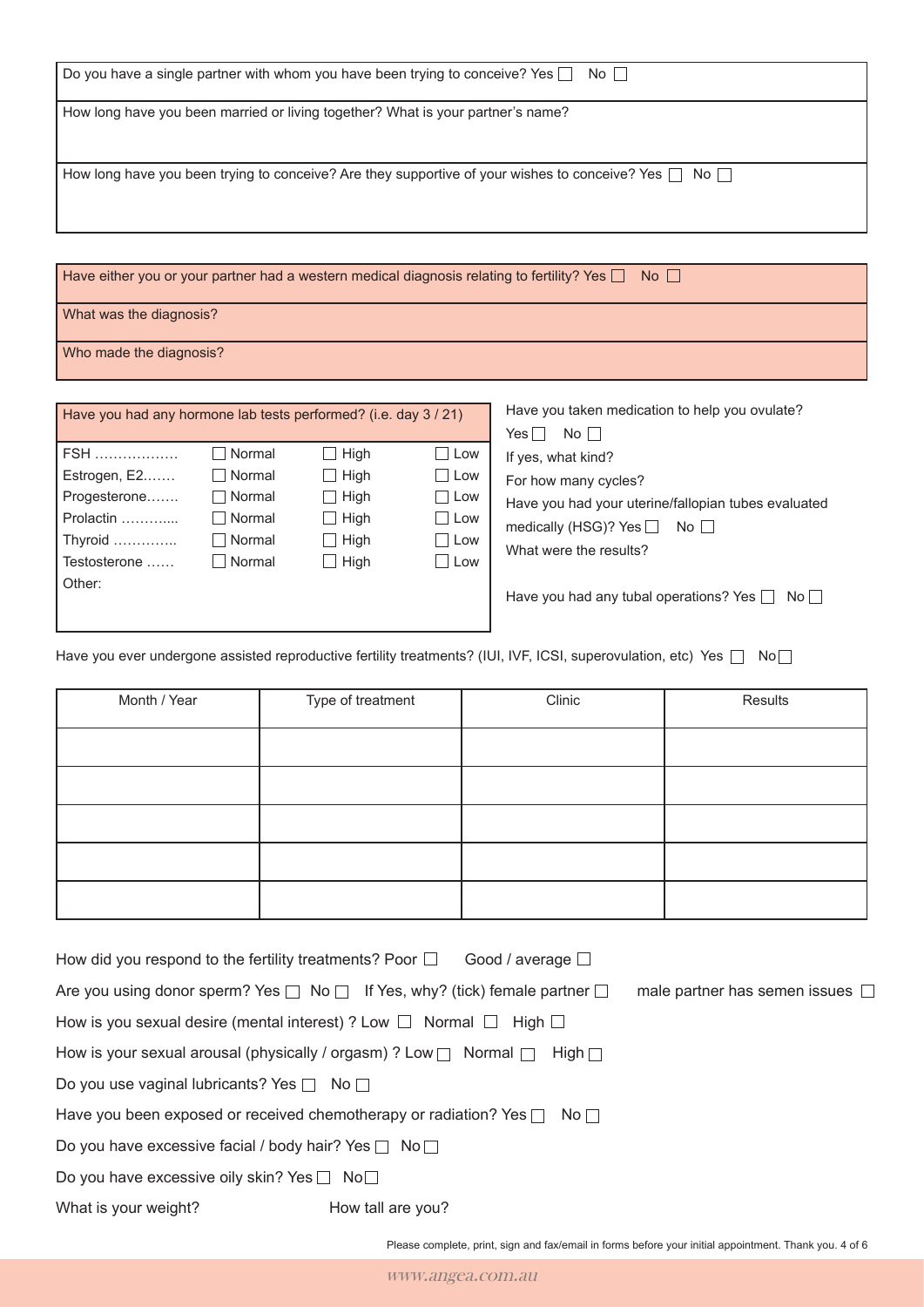## **Patient Information and Consent Form**

#### *Please read this information carefully, and ask your practitioner if there is anything that you do not understand.*

While acupuncture, Chinese Medicine and other treatments provided by this clinic have proven to be highly effective in correcting conditions and maintaining overall well-being, practitioners are required to advise patients that there may be some risks. Although practitioners cannot anticipate all the possible risks and complications that may arise with each individual case, you should be aware that the following side effects can occur. If there are particular risks that apply in your case, your practitioner will discuss these with you.

### **What are the possible side effects of acupuncture?**

- Drowsiness can occur in a small number of patients, and if affected, you are advised not to drive;
- Minor bleeding or bruising can occur from acupuncture;
- In less than 3% of patients, symptoms may become worse before they improve for 1-2 days following treatment. This is usually a good sign. Please advise your acupuncturist if worsening of symptoms continues for more than 2 days;
- Fainting can occur in certain patients, particularly at the first treatment:

#### **What are the possible side effects of Chinese Medicine and other treatments provided at this clinic?**

- Bruising (looks like a circular hickey) is a common side effect of cupping;
- The herbs and nutritional supplements from plant, animal and mineral sources that have been recommended are traditionally considered safe in the practice of Chinese Medicine, although some may be toxic in large doses or inappropriate during pregnancy.

#### **Is there anything your practitioner needs to know?**

Apart from the usual medical details, it is important that you let your practitioner know:

- If you have ever experienced a fit, faint, or other odd detached sensations:
- If you have a pacemaker or any other electrical implants;
- If you are pregnant:
- If you have a bleeding disorder:
- If you are taking anti-coagulants (blood thinners) or any other medication;
- If you have damaged heart valves or have any other particular risk of infection.

#### **Statement of Consent**

I confrm that I have read and understood the above information, and I consent to having treatments and procedures from this clinic. I have read the possible risks of treatment outlined above, but do not expect the practitioner to be able to anticipate and explain all possible risks and complications of treatment. I also understand that I can refuse treatment at any time. I wish to rely on my practitioner to exercise judgment during the course of treatment which, based upon the facts then known, is in my best interests. I understand the practitioner may review my medical records and lab reports, but all my records will be kept confdential and will not be released without my written consent. By voluntarily signing below I show that I have read this consent to treatment, have been told about the risks and benefts of treatments provided by this clinic, and have had an opportunity to ask questions. I intend this consent form to cover the entire course of treatment for my present condition and further conditions for which I seek treatment.

#### **Privacy Policy**

The information received and collected about our clients/patients from their visit to Angea Fertility is strictly private and confdential. It is used and viewed only by the healthcare professionals and staff employed by Angea, unless, in the best interest of the client/ patient, a practitioner determines that there is a need to communicate with another person or healthcare professional outside of Angea (also, Angea will not give, share, sell, or transfer any personal information to a third party unless required by law). Under absolutely no circumstances would this communication happen without the signed consent of the client/patient. The client/patient information will be stored both in digital and hard copy

format on Angea premises. On occasion, Angea may use client/patient information to conduct clinical studies to help us improve upon services provided.

| Full Name | (Print name of representative if represented by another) |
|-----------|----------------------------------------------------------|
| Signature | (Signature of Representative)                            |

**Date** 

Please complete, print, sign and fax/email in forms before your initial appointment. Thank you. 5 of 6